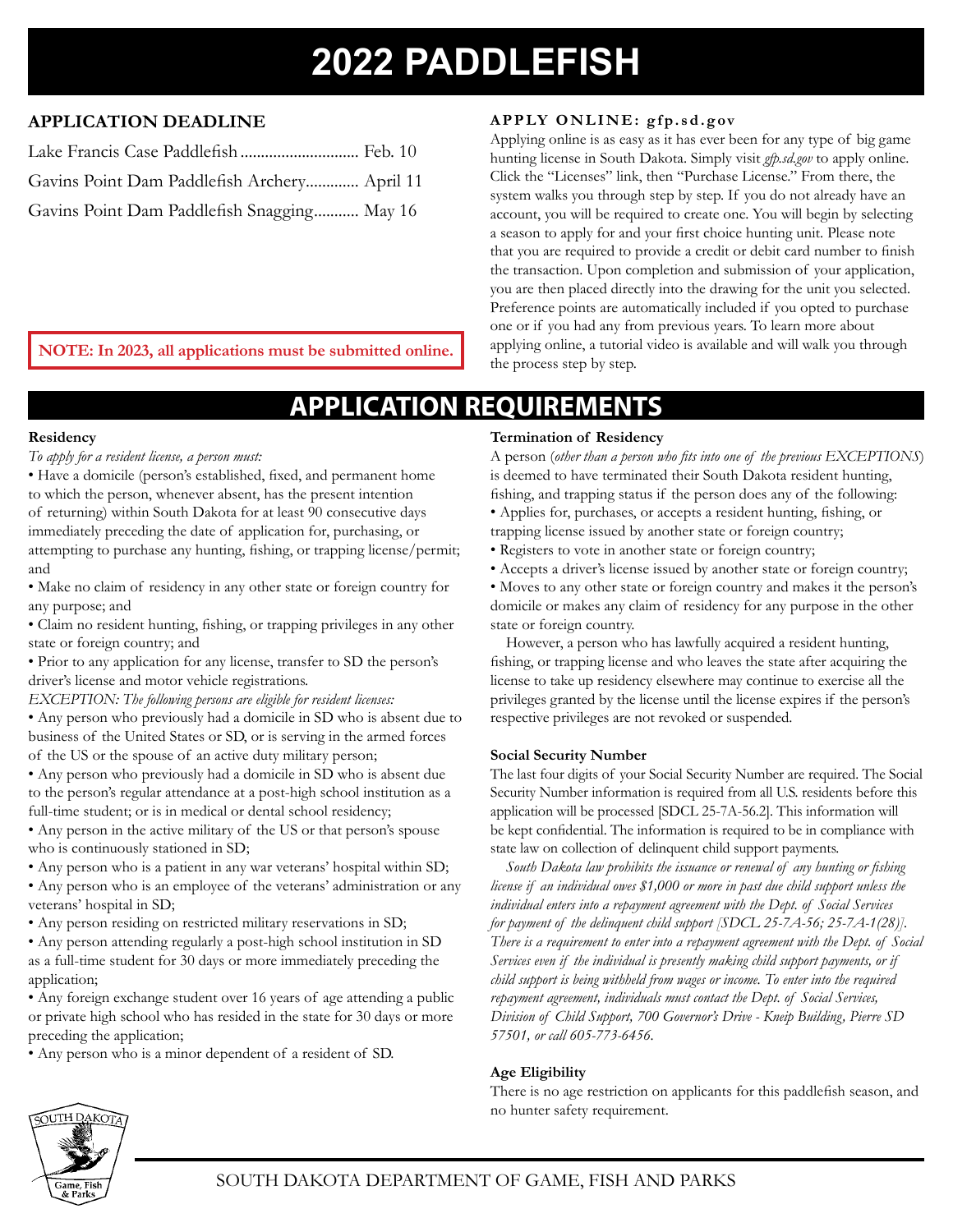#### **Submitting Fees**

You must submit the appropriate license fee to cover the cost of each season applied for on this multiple application form. One check may be written to cover the cost of all seasons you apply for on this form. We recommend the fee be sent in the form of a personal check, but a cashier's check, money order or cash will be accepted. Cash is not recommended. Make checks payable to "South Dakota Game, Fish and Parks." Payment for applications submitted online must be made with a valid credit card (Visa, MasterCard, Discover, or American Express). Your credit card will not be charged until, and only if you are successful in the drawing. Non-payment in the form of a cancelled credit card will result in your license being withheld and the blocking of any future license purchases until the unpaid fee, along with any penalties, is paid in full. A bad check will either void the license if the draw has not yet occurred; or if the drawing has been completed, it will result in the blocking of any future license purchases until the unpaid fee, along with any back check fees and penalties are paid in full.

#### **Application Rules**

• Applications not properly filled out will be returned.

• You may submit only one application per season for the first drawing and receive no more than one license. See "Application Deadlines" for rules allowing additional licenses.

• Licenses may not be transferred to another person.

#### **Group Applications**

• Applications with matching first and second choices, submitted in the same group, will be treated as a group application. All applicants will either be successful or unsuccessful in the drawings.

• Applications submitted in the same group with first or second choices that do not match will be treated as individual applications in the drawings, not as a group application.

- No more than six applications may be submitted in the same group.
- An incomplete application voids all other applications in the group.

• Applicants with preference points should be aware when applying with applicants with fewer preference points. Doing so gives all applicants the lowest point represented in the group.

#### **Submitting Applications**

Applications may be submitted online or on the forms provided in this pamphlet (the forms may be photocopied), and may be mailed in the self-addressed envelopes provided or in the applicant's envelope. Proper postage must be affixed to the envelope to ensure delivery.

Mail to: Game, Fish and Parks License Office 20641 SD Hwy 1806 Fort Pierre, SD 57532

#### **Successful Applicants**

Successful applicants for limited licenses are selected at random by computer lottery.

#### **Unsuccessful Applicants**

Unsuccessful applicants will receive a refund check from the State of South Dakota if they applied through the mail by paper application. Each member of a group who applied together will receive a separate refund. Members of a group who sent one check will be responsible for reimbursement among themselves. Those who applied online using a credit card will be charged only if they are successful in the drawing. Those unsuccessful will not be charged.

#### **Preference Points**

A fee (\$5 resident, \$10 nonresident) is required for all preference points. Purchasing a preference point is optional. Unsuccessful first choice applicants will not receive a preference point unless the appropriate fee is submitted with the application.

Seasons with a limited number of licenses have a preference point system for applicants who are unsuccessful on their first choice in the first drawing. One point may be purchased each year the applicant is unsuccessful. Preference points are valid on first choices in the first drawing only. Purchased preference points are automatically credited to an application even if you do not apply the following year. Preference points cannot be transferred to another person and is only valid for the first drawing in the applicant's first unit-type choice. If you have any questions about your preference, please contact our Information Office.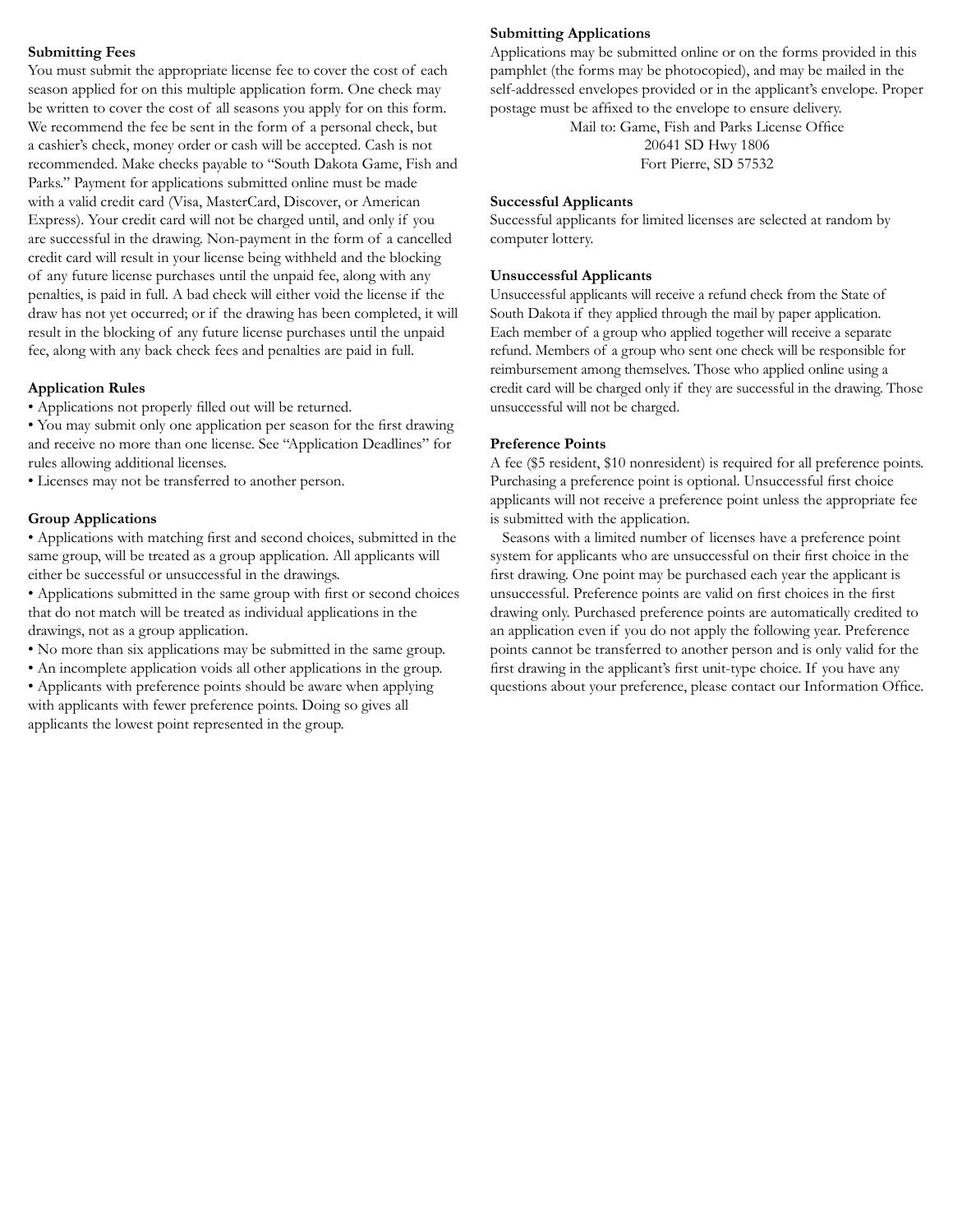### **SEASON APPLICATION INFORMAT**

The season/unit/type choice designations apply to both resident and nonresident licenses. Use the entire 8-digit number when filling out "season/ unit/type" on the application. The first three digits describe the SEASON you are applying for, the second three digits describe the geographic area and in some cases split season dates, and the last two digits describe the animal for which the license is valid.

*Please verify the unit information you record on this application correctly represents the season, area and species you are applying for. For more information on Paddlefish seasons, visit online at gfp.sd.gov/paddlefish*

### **LAKE FRANCIS CASE PADDLEFISH SEASON - SNAGGING AND ARCHERY**

**Season Dates:** May 1-31

**Methods:** Snagging or Archery

**License Eligibility:** South Dakota Residents Only

**Individual License Quota:** Anglers may possess two paddlefish licenses and tags for this season, but the second may not be obtained until the second drawing.

**License Fee:** \$25

**Applications Per Envelope:** Six Maximum

**License Requirement:** Successful resident applicants age 18 and over must have a valid 2022 South Dakota fishing license to participate in this season. Those under age 18 who are successful in drawing a paddlefish license do not need a general fishing license.

#### **APPLICATION DEADLINE:**

Paper applications must be postmarked no later than Thursday, Feb. 10 or apply online by 8 a.m. Central Time on Monday, Feb. 14. Applicants may submit one application. Results available online by Feb. 16.

#### **SEASON/UNIT/TYPE CHOICES:**

**SFC-RG1-75:** Fishing Area: Lake Francis Case and White River east of the Highway 47 bridge. Exception: No paddlefish snagging or archery from the face of Big Bend Dam to the chain link fence approximately 350 yeards from the face of the dam.

350 Resident licenses (\$25)

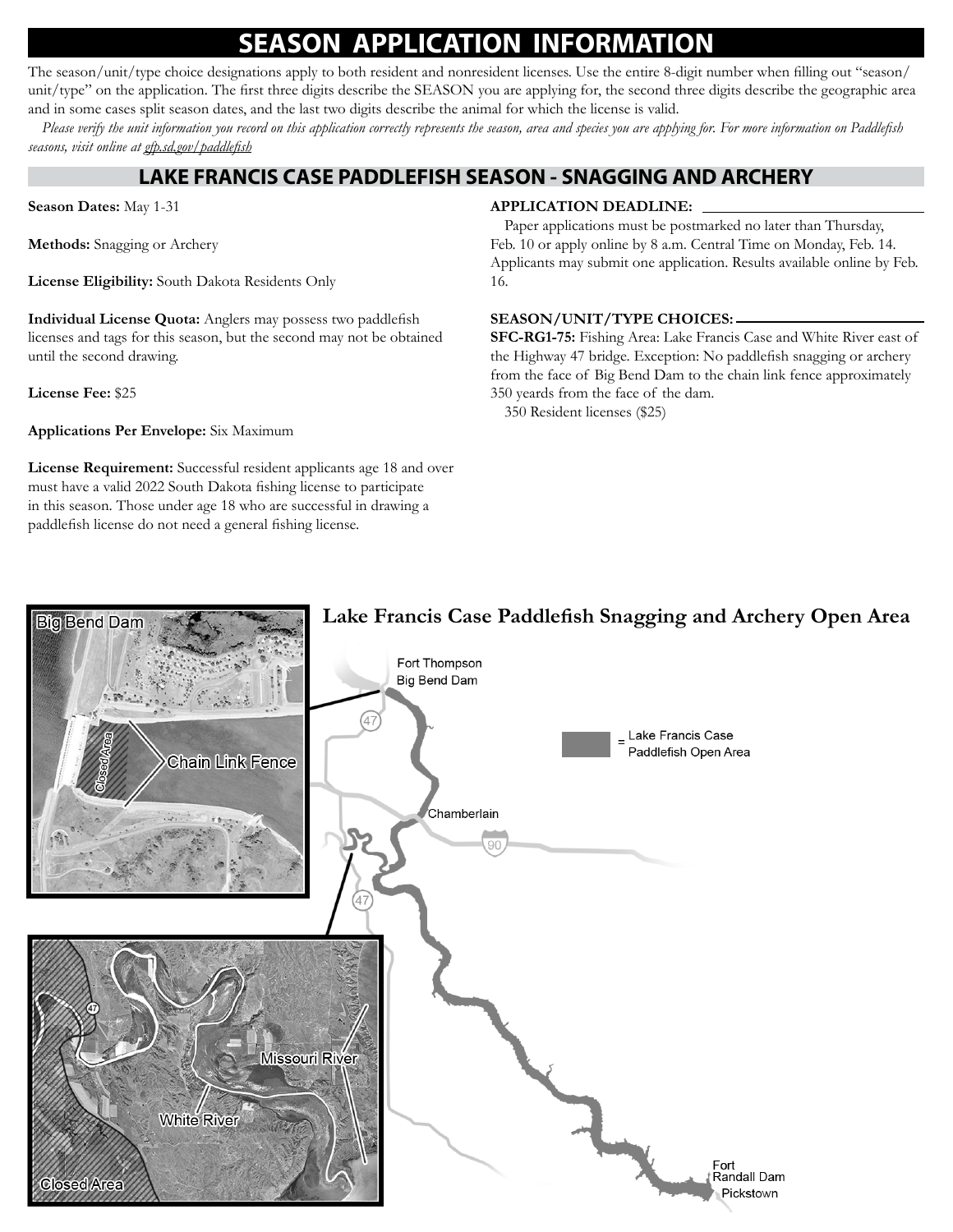### **GAVINS POINT DAM - ARCHERY**

**Season Dates:** June 1-June 30.

**License Eligibility:** Residents and nonresidents can apply.

**Individual License Quota:** Anglers may possess two Gavins Point Dam archery paddlefish licenses and tags, but the second may only be obtained if there are licenses available after the first drawing.

**License Fee:** \$25

**Applications Per Envelope:** Six maximum.

**License Requirement:** Successful resident applicants age 18 and over, and successful nonresident applicants age 18 and over, must have a valid 2022 South Dakota fishing license to participate in this season. However, Nebraska residents who have a valid Nebraska fishing license or who are legally exempt from a fishing license do not need to purchase a nonresident SD fishing license. Fishing licenses can be obtained from GFP's online licensing system or license agents. Applicants do not need to complete the hunter or bowhunter certification to apply for this season.

Boats launched from any Nebraska boat ramp, including the North Tailrace ramp below Gavins Dam, need to have a Nebraska Aquatic Invasive Species (AIS) stamp affixed to the starboard (right) rearward side of the boat. Boats launched from South Dakota boat ramps do not need the AIS stamp to access SD/NE border waters. For more information visit: *outdoornebraska.gov/aisstamp* 

#### **APPLICATION DEADLINE:**

Paper applications must be postmarked no later than Monday, April 11, or apply online by 8 a.m. CDT on Wednesday, April 13. Applicants may submit one application. Results available online by Tuesday, April 19.

#### **SEASON-UNIT-TYPE CHOICES:**

**APF-RG2**- Fishing Area: The Missouri River from Gavins Point Dam downstream to the mouth of the Big Sioux River. Closed area extends from the Gavins Point Dam downstream to a line that extends from the east end of the south bank cement wall of the discharge channel northwest to the east end of the north bank wall of the stilling basin. *Additional area may be closed to boating by the U.S. Army Corps of Engineers based on operation of the spillway.*

*NOTE:* Nonresidents wishing to archery fish paddlefish in the Missouri River within the area from the Gavins Point Dam to 0.6 miles downstream must have a nonresident paddlefish license/tag issued by the state of Nebraska. South Dakota nonresident tags are only valid for the Missouri River downstream from the point 1/2 mile below Gavins Point Dam to the mouth of the Big Sioux River (mile marker 734) and on the Big Sioux River from the I-29 bridge to the confluence of the Big Sioux and Missouri Rivers.

**75:** 255 Resident licenses (\$25); 20 Nonresident licenses (\$25)

#### **GAVINS POINT DAM - SNAGGING**

**Season Dates: Oct. 1-31.** 

**License Eligibility:** Residents and nonresidents can apply.

**Individual License Quota:** Anglers may possess two Gavins Point Dam paddlefish snagging licenses and tags, but the second may not be obtained until the second drawing.

**License Fee:** \$25

**Applications Per Envelope:** Six maximum.

**License Requirement:** Successful resident applicants age 18 and over, and successful nonresident applicants age 18 and over, must have a valid 2022 South Dakota fishing license to participate in this season. However, Nebraska residents who have a valid Nebraska fishing license or who are legally exempt from a fishing license do not need to purchase a nonresident SD fishing license. Fishing licenses can be obtained from South Dakota license agents or online.

Boats launched from any Nebraska boat ramp, including the North Tailrace ramp below Gavins Dam, need to have a Nebraska Aquatic Invasive Species (AIS) stamp affixed to the starboard (right) rearward side of the boat. Boats launched from South Dakota boat ramps do not need the AIS stamp to access SD/NE border waters. For more information visit: *outdoornebraska.gov/aisstamp*

#### **APPLICATION DEADLINE:**

Paper applications must be postmarked no later than Monday, May 16, or apply online by 8 a.m. CDT on Thursday, May 19. Applicants may submit one application. Results available online by Tuesday, May 24.

#### **SEASON - UNIT - TYPE CHOICES:**

**SPF-RG3**- Fishing Area: The Missouri River from the Gavins Point Dam downstream to the mouth of the Big Sioux River and on the Big Sioux River from the I-29 bridge to the confluence of the Big Sioux and Missouri Rivers. *Additional area may be closed to boating by the U.S. Army Corps of Engineers based on operation of the spillway.*

*NOTE:* Nonresidents wishing to snag paddlefish in the Missouri River within the area from the Gavins Point Dam to 0.6 miles downstream must have a nonresident paddlefish license/tag issued by the state of Nebraska. South Dakota nonresident tags are only valid for the Missouri River downstream from the point approximately 1/2 mile below Gavins Point Dam to the mouth of the Big Sioux River (mile marker 734) and on the Big Sioux River from the I-29 bridge to the confluence of the Big Sioux and Missouri Rivers.

**75:** 1,550 Resident licenses (\$25); 50 Nonresident licenses (\$25)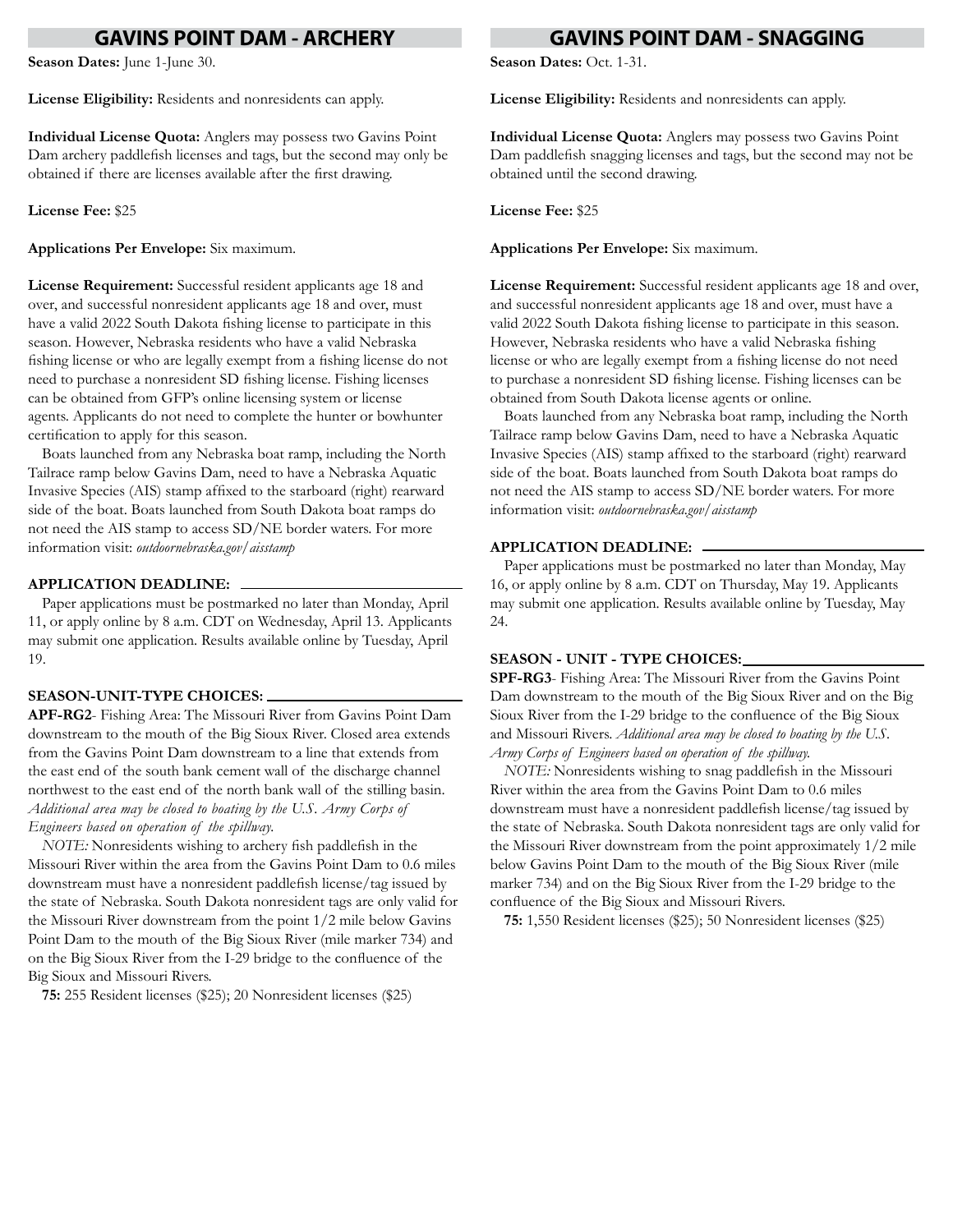**License Office** 20641 SD Hwy 1806 Fort Pierre, SD 57532

**Phone** 605.223.7660 TTY: 605.223.7684

**Office Hours** Monday - Friday 8 a.m. - 5 p.m.

#### **CONTACT US:**  FOR MORE INFORMATION:

Visit our website at: **gfp.sd.gov**

### **APPLICATION INSTRUCTIONS**

**1. Season/Unit Type Choices:** Fill in your unit-type choice from the choices provided with each season. Additional choices, for those seasons that allow additional choices, are optional. You may apply for multiple seasons with this form. Select a preference point option for each season. Preference points are only available for your first choice of each season. If you select "yes" make sure to include the appropriate fee. You would only need to fill out one form and provide one check to cover the cost of all applications plus any preference point fees. If you select "no", or do not include the correct preference point fee, you will not receive a preference point if you are unsuccessful in your first choice for each season. Please remember, if you are applying together in the same envelope with other individuals, all unit choices must be identical or the application will be rejected.

**Habitat stamp** is required anyone 18 or older applying for or purchasing a hunting or fishing license. If you have not already purchased a habitat stamp, please include the \$10/resident or \$25/nonresident fee in addition to your application fee. Applicants who have not purchased a habitat stamp and do not include the fee for the habitat stamp will have their application returned.

- **2. Residency:** Check the appropriate box to indicate that you qualify and are applying as a resident, or applying as a nonresident.
- **3. Social Security Number:** Last four digits only. This information is required by state law and applications that do not include the SSN will be rejected. See information under "application requirements."
- **4. Date of Birth:** Enter your date of birth, month first, followed by day and year. For example, a birth date of March 8, 1971, would be entered 03-08-1971.
- **5. Driver License or Identification Card Number:** If you possess one, please enter your driver's license number, even if it duplicates your Social Security Number. Residents over age 16 without a driver's license must enter your state-issued and expiration-dated South Dakota ID card number. Include the two-letter abbreviation for the state or province your driver's license was issued from. Youth without a driver's license or ID card number may leave this area blank.
- **6. Print Name:** Print your complete name, with FIRST NAME first, followed by middle initial and last name. Leave a space between each.
- **7. Mailing Address:** Licenses and refunds will be mailed to the address provided on the application. Those returned as "undeliverable" will be held in the License Office until a correct address is provided.
- **8. Phone Number:** Enter your daytime phone number. This information is kept confidential and is used only for contacting and/or surveying hunters.
- **9. E-mail Address:** This information is optional, but is helpful if there is a need to contact or send updates on information. We request that you fill this out if you have a personal e-mail address.
- **10. Gender:** Check the appropriate box.
- **11. Mailing List Opt-Out:** Applications are considered "public record" and from time to time the Game, Fish and Parks Commission receives requests from groups and businesses for these names and addresses. If you wish to keep your name from appearing on these lists, you may check this box. You will still be included in official GFP mailings such as season surveys.
- **12. Suspended Privileges:** Any person who has had hunting, fishing or trapping privileges revoked or suspended in any state or country may not purchase a preference point or license for or exercise that same privilege in South Dakota during the period of the revocation or suspension.
- **13. Donate To Second Century Habitat Fund, TIPs or SAH:** You may make a donation to the Second Century Habitat Fund, Turn In Poachers (TIPs) or Sportsmen Against Hunger (SAH) programs by checking one of the blanks at the bottom of the application and including an amount greater than the license fee in your payment. Any amount over the license fee will be donated to the selected program when one of the boxes is checked. If neither of the boxes is checked, the overpayment will be refunded. Your contributions are tax deductible.
- **14. Sign Application:** This application must be signed to be valid. A parent or guardian must sign the application for youth under age 16. Applications that are not signed will not be processed for a license.

*Review your application form to make certain all required information is completed and accurate. Carefully tear or cut the one page form from this pamphlet, and mail the application to:*

> Game, Fish and Parks License Office 20641 SD Hwy 1806 Fort Pierre, SD 57532